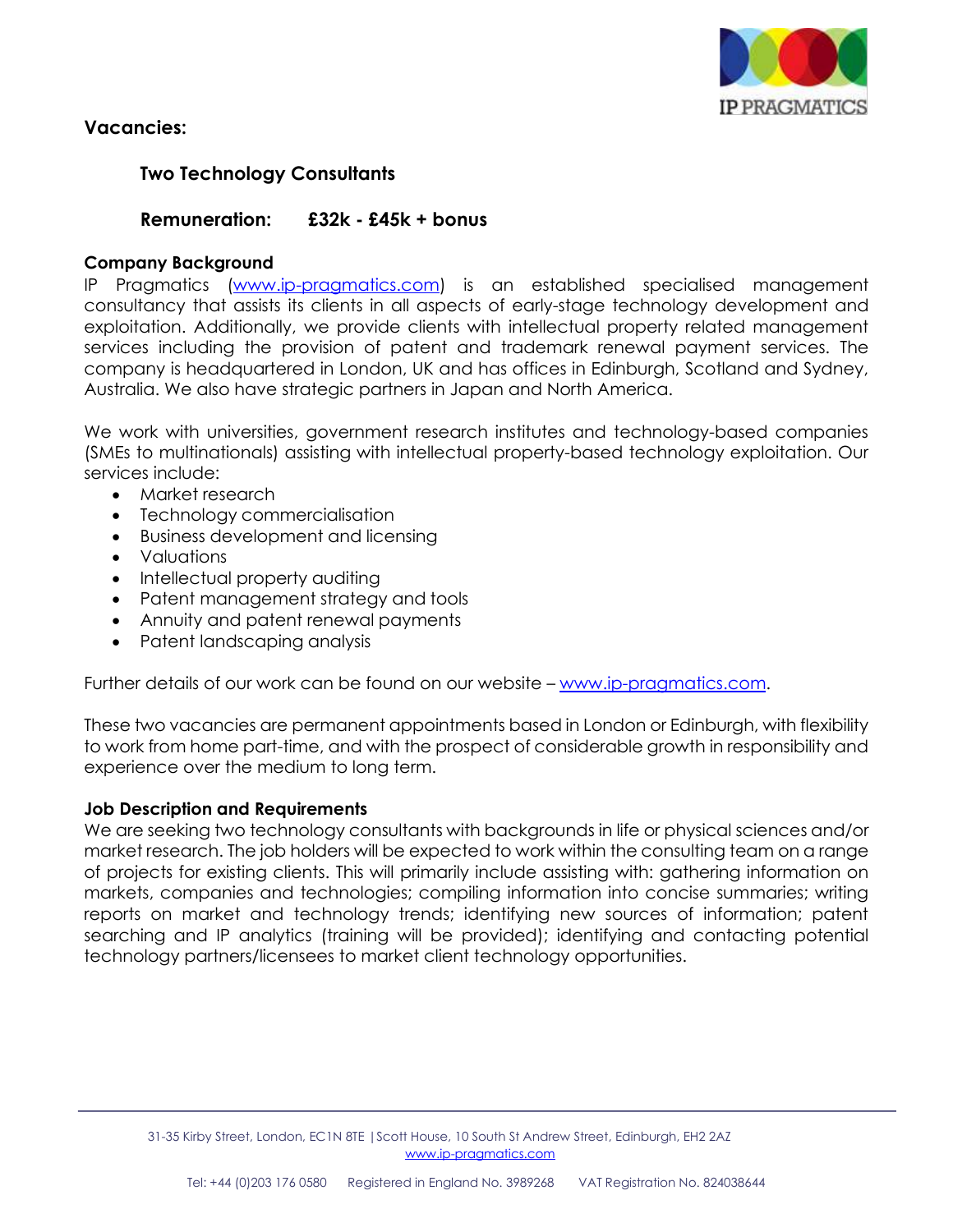

Key responsibilities include:

- 1. Working with principal consultants to identify key market, intellectual property and technology questions which need answering
- 2. Identify and build databases of information sources
- 3. Acquire necessary information on markets, technology and companies
- 4. Summarise information and discuss with principal consultants and, if required, clients
- 5. Assist principal consultants in gathering information on new clients and market opportunities
- 6. Generate and disseminate reports and summaries
- 7. Attendance at seminars, conferences and trade shows of relevance to IP Pragmatics
- 8. Assist in the day to day running of IP Pragmatics by; coordinating meetings; liaising with clients; and contributing to the general administration
- 9. General responsibilities:
	- a. Liaising with IP Pragmatics principal consultants on work progress andscope
	- b. Assisting in the marketing of IP Pragmatics capabilities to potential newclients
	- c. Being an active part of the Pragmatics team and contributing to its long-term vision

We are seeking self-starters with good technical backgrounds from their university degree and/or post degree work experience. Previous experience of working with intellectual property or technology consulting is desired but not essential.

Preferably the successful candidates will have a technical background in either a life science or physical science discipline and experience in gathering market / technical information or intellectual property analytics. Knowledge of early-stage technology transfer (patenting, licensing, government funded research) would be desired but is not essential.

The jobs present an opportunity for new graduates or postgraduates (Masters or PhD), or individuals with 2-4 years post graduate work experience to significantly enhance their technology consulting experience whilst working on a variety of projects for many different research and commercial organisations. All of this whilst working in a dynamic, friendly, small and ambitious company.

## **Essential Skills & Experience**

- Science degree, life sciences or physical sciences
- Strong analytical and interpersonal skills
- Excellent presentation and written communication skills
- Intermediate to advanced working knowledge of Microsoft Office applications including Word, Excel, Outlook and Powerpoint
- Good organisation and time management skills, and ability to multi-task
- Self-motivated and ability to prioritise tasks
- Good attention to detail
- Demonstrable initiative and capable of working independently with minimalsupervision
- Proven planning skills and delivery of tasks against deadlines
- Ability to manage a varied workload

31-35 Kirby Street, London, EC1N 8TE |Scott House, 10 South St Andrew Street, Edinburgh, EH2 2AZ [www.ip-pragmatics.com](http://www.ip-pragmatics.com/)